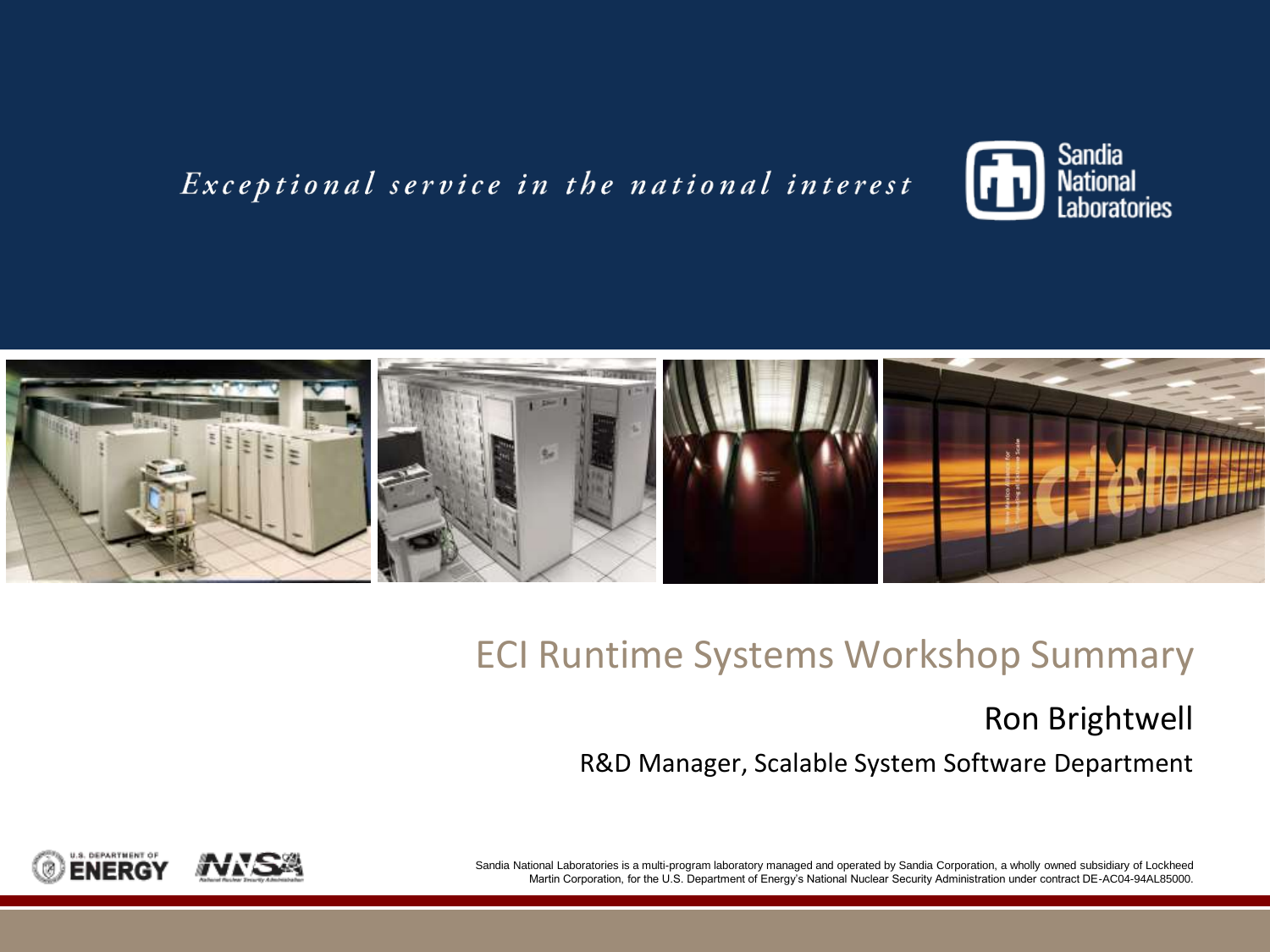#### Purpose and Goals of the Workshop

- Review state-of-the-art in runtime systems (RTS)
- Identify challenges being addressed by current RTS R&D
- Identify research questions that need to be resolved
- Devise metrics, measures, benchmarks, and means for testing and evaluation for RTS prototypes
- Discuss R&D roadmap that will result in one or more highquality RTS prototypes
- [http://www.orau.gov/runtimesys2015/](http://www.orau.gov/runtimesys2015)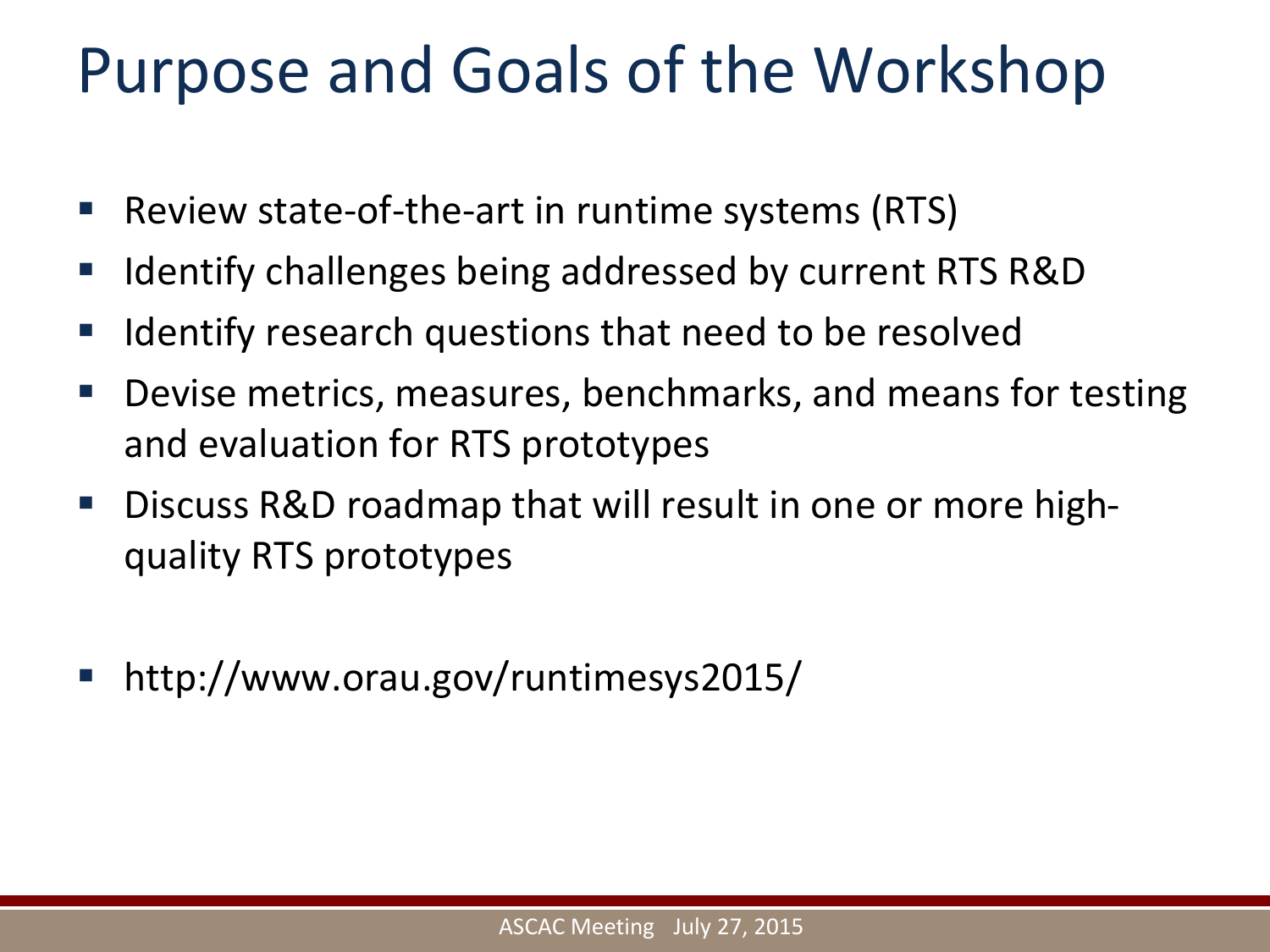#### Workshop Details

- **March 11-13, 2015**
- Rockville Hilton, Rockville, MD
- 45 domain experts in HPC runtime systems
- Content
	- **Invited talks and breakout sessions**
	- **T**opics
		- The architecture for future RTS software
		- RTS design
		- **Outstanding research questions**
		- Roadmap for the future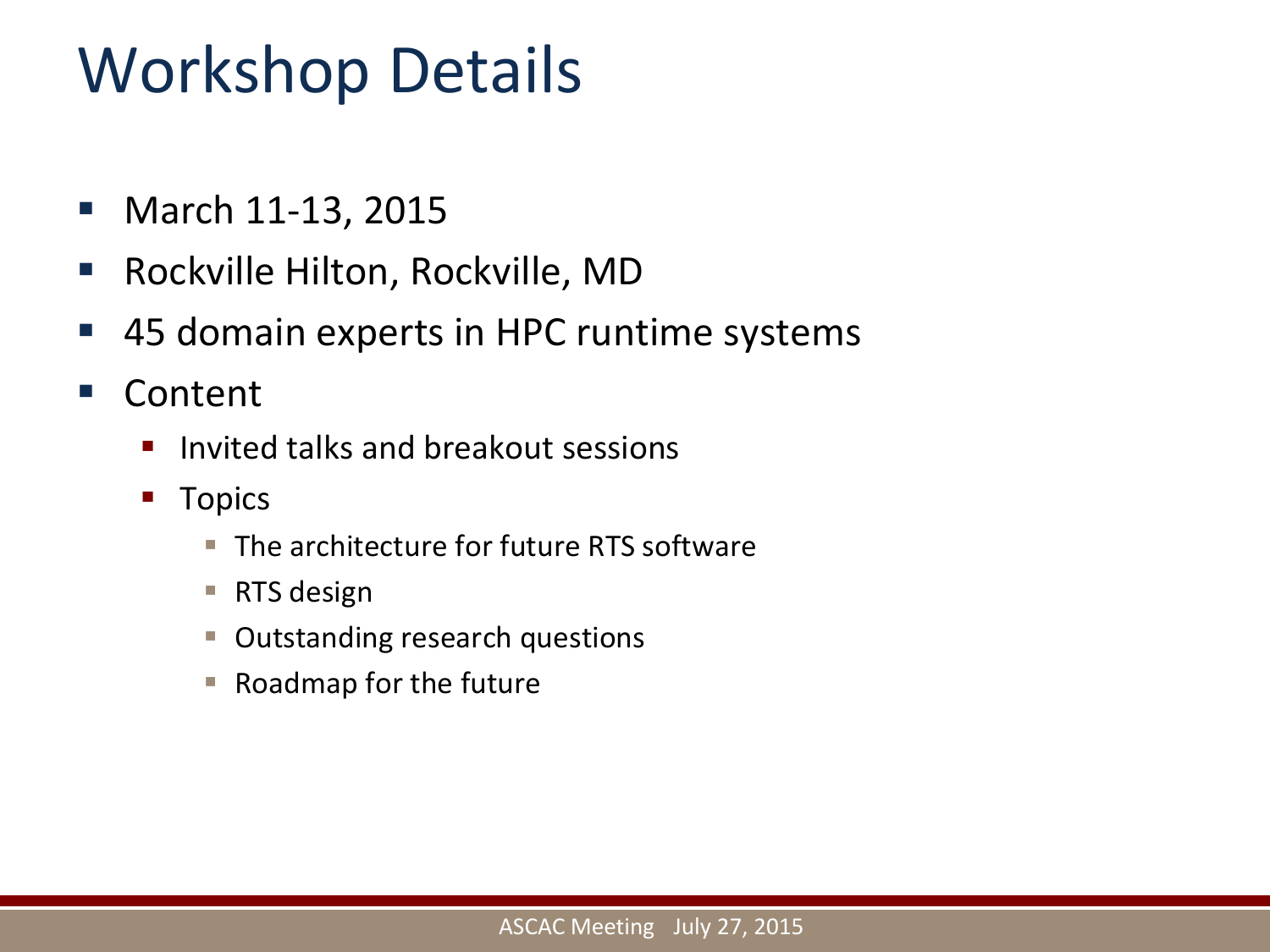#### Focus Area 1: System Architecture

- **Execution model** 
	- Governing principles of the strategy of computation
- Asynchrony
	- **Semantics and control strategy in the presence of asynchrony**
- **System fragmentation** 
	- Scope of the RTS, from system- to node-level
- Relationship between operating system and RTS
	- **Responsibilities and interfaces**
- Relationship between programming models and RTS
	- Basic requirements for RTS
- Compile-time information, guidance, and constraints
	- Information that compilers can provide to the RTS
- **Evaluation** 
	- Metrics for testing and evaluating a RTS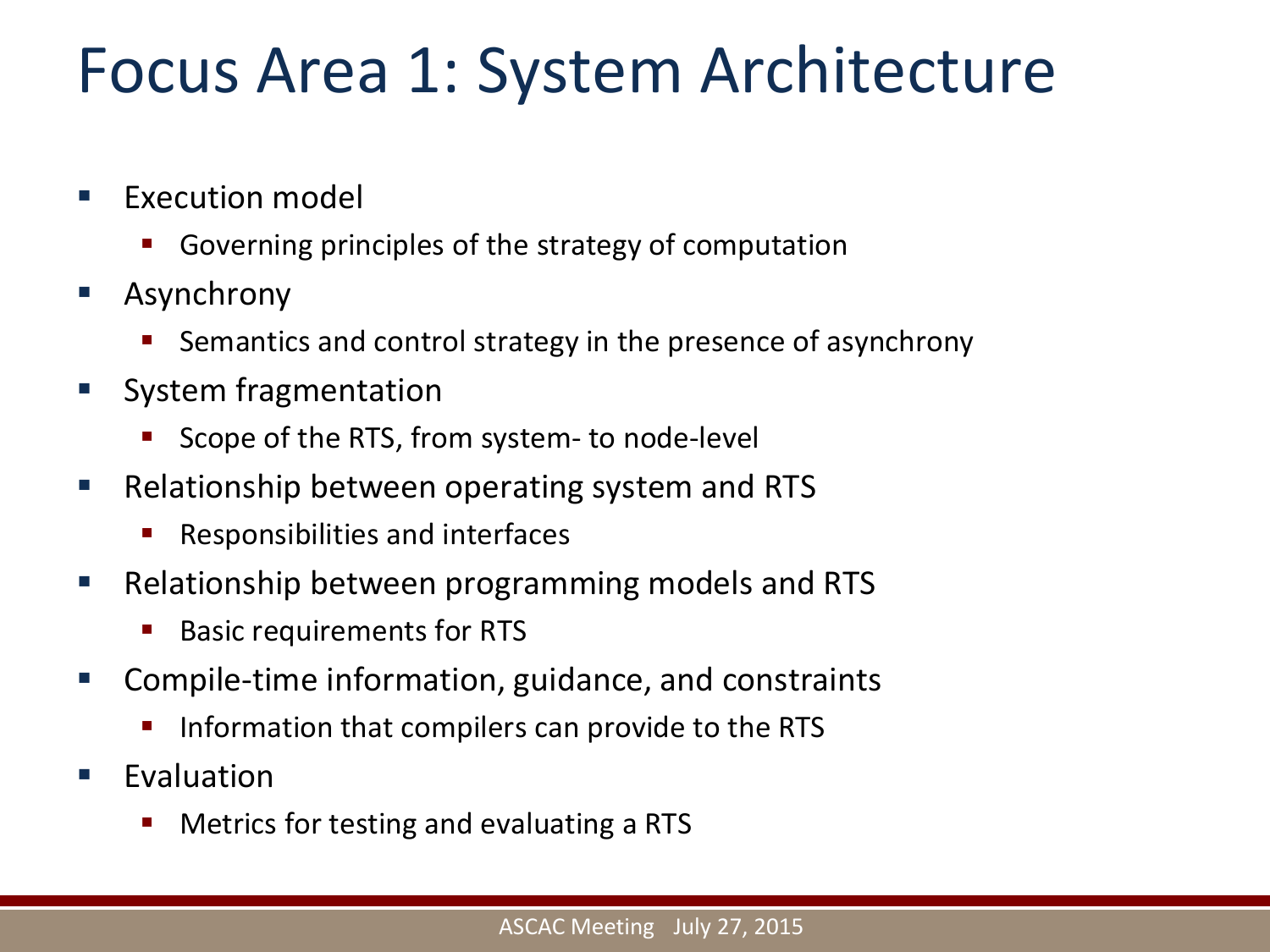#### Focus Area 2: RTS Design

- Memory models, namespace, address space
	- How the RTS manages memory resources
- **Introspection interfaces, policy, and control** 
	- How the RTS can use dynamic adaptive techniques
- Contribution to tools
	- Role of RTS in correctness analysis
- **Parallelism forms, granularity, and synchronization** 
	- Role of RTS in managing parallelism
- **EX Contribution and responsibility to reliability** 
	- **Specific capabilities of the RTS for resilience**
- Contribution and responsibility to power/energy
	- Role of RTS in minimizing energy costs
- Evaluation
	- How to test and evaluate RTS design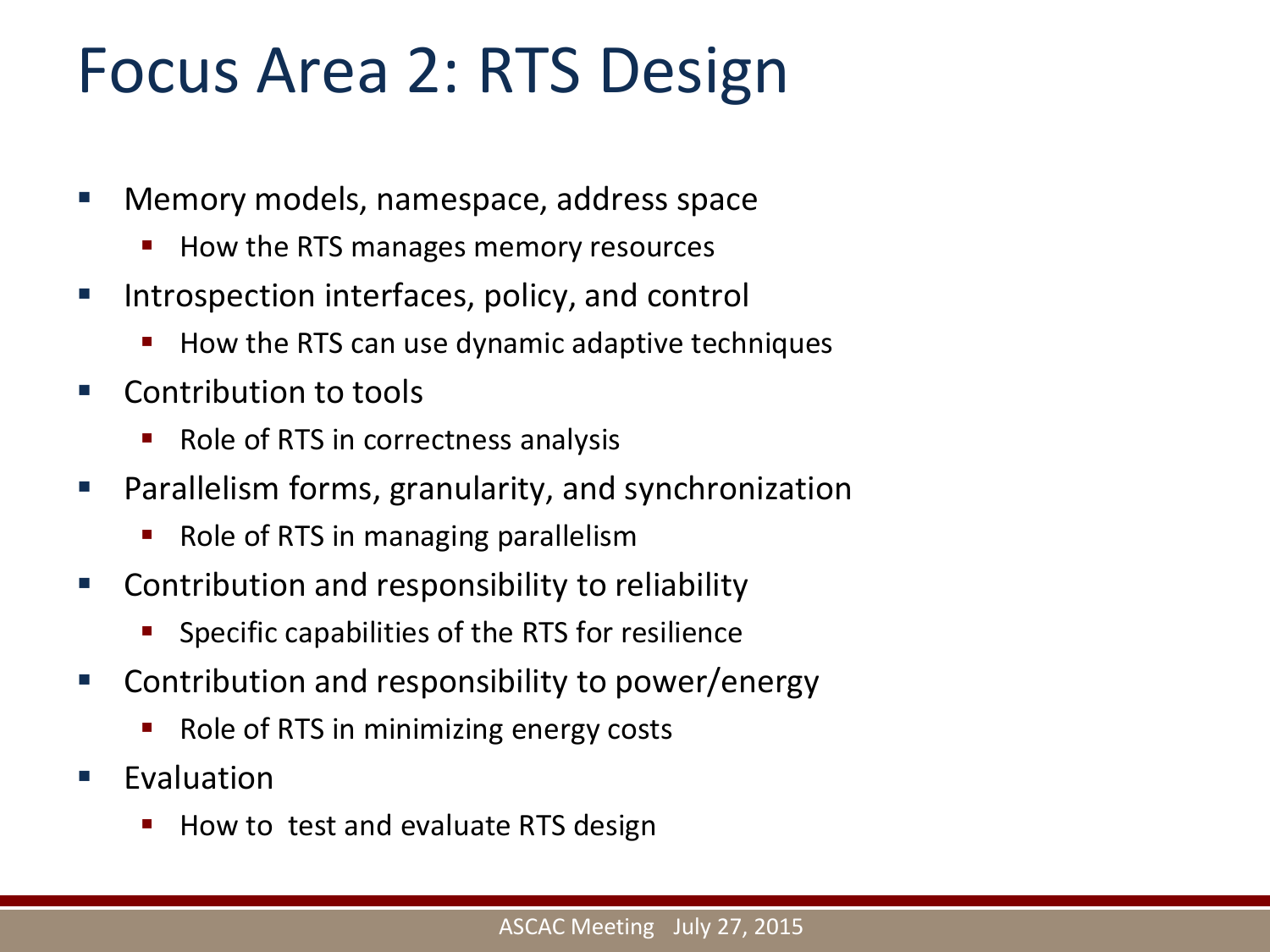#### Workshop Builds on RTS Summit Activity

- **RTS Summit meeting, April 9, 2014**
- 11 attendees from X-Stack projects
- **Day-long meeting to brainstorm about** requirements for an exascale RTS
- **Goal was to develop high-level** requirements, roles, and responsibilities for RTS
- roadmap for future investments in RTS **Provide some context for generating**
- Services an RTS needs to provide
- **Interfaces between RTS and** 
	- Node- and system-level hardware abstraction layers
	- **•** Operating system
	- Programming interface
- Mapping these interfaces to existing RTS
- 45-page draft report

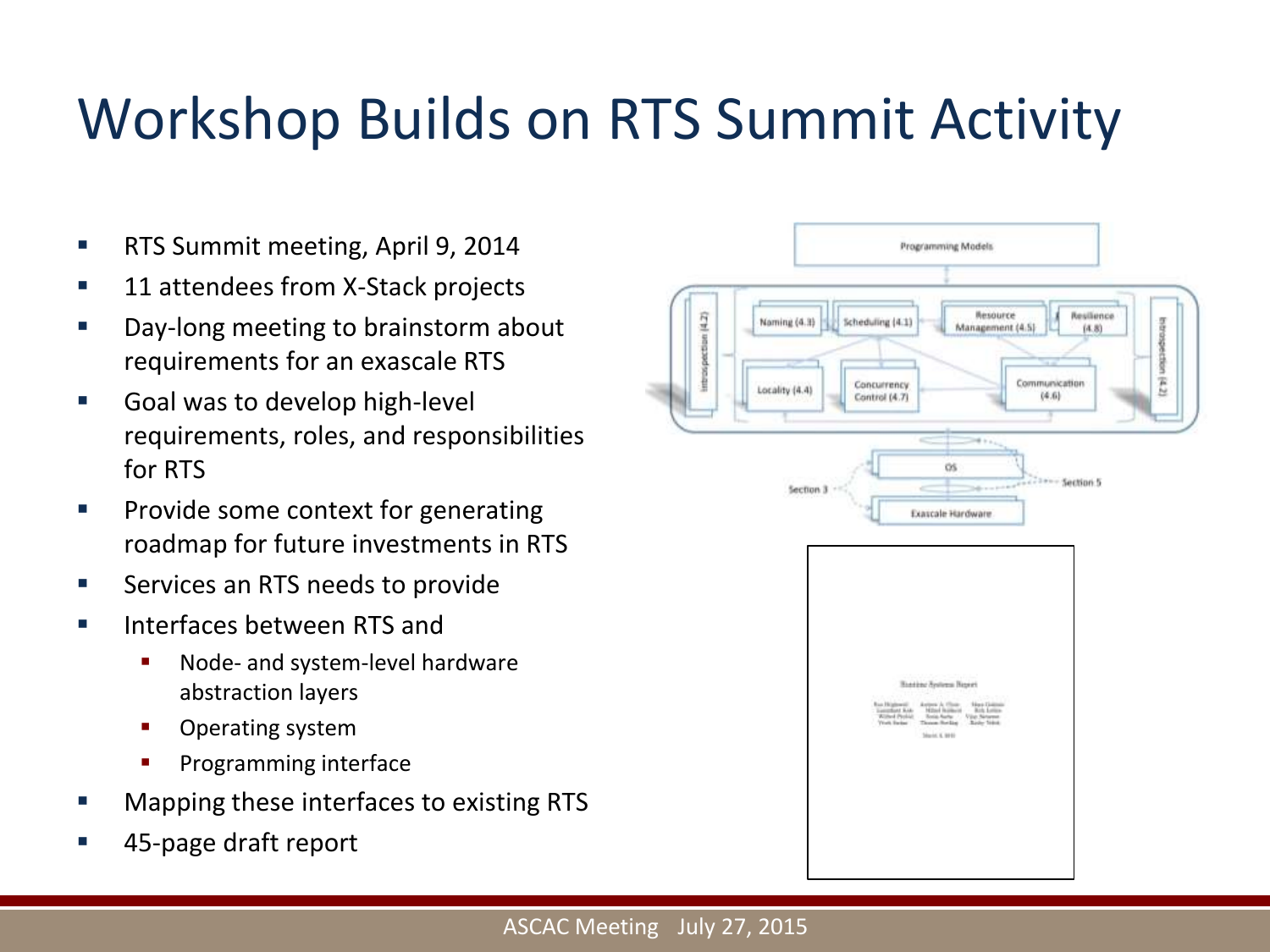### RTS R&D in Several ASCR Projects

- X-Stack program has played key role in supporting RTS R&D for extreme-scale
- X-Stack renewal enables engagement across projects in RTS
	- **Prototypes**
	- $\blacksquare$  Interfaces
	- **Evaluation strategies**



Argo

Legion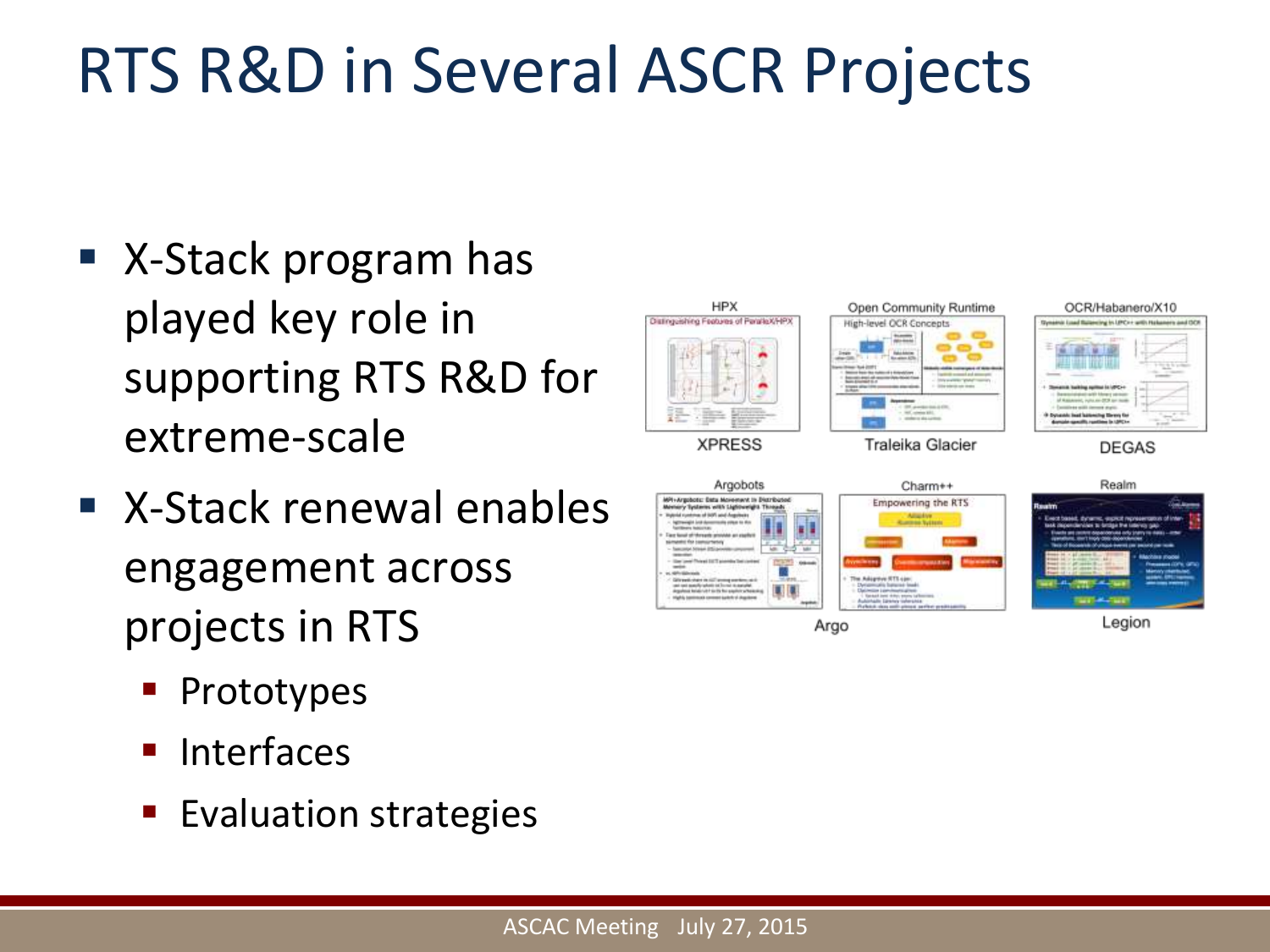### RTS in NNSA/ASC Projects



#### - ASCAC Meeting July 27, 2015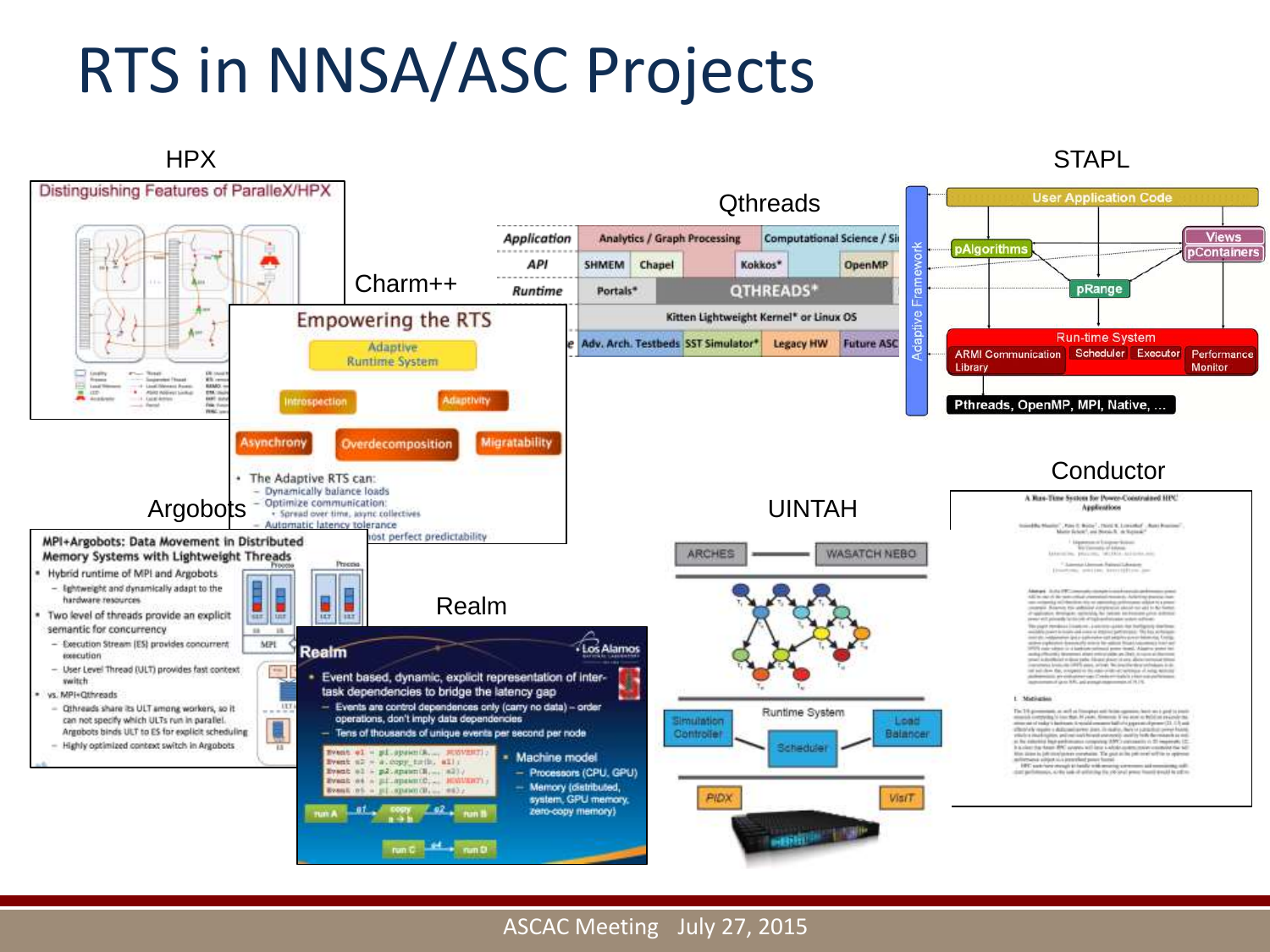### Many Other Run Time Systems

- Nanos/StarSS/OmpSS (BSC)
- **StarPU/ForestGOMP (Inria)**
- SWARM (ETI)
- **NassiveThreads (U. Tokyo)**
- Cilk/Cilk Plus (MIT/Intel)
- Grappa (UW/PNNL)
- HAS (AMD)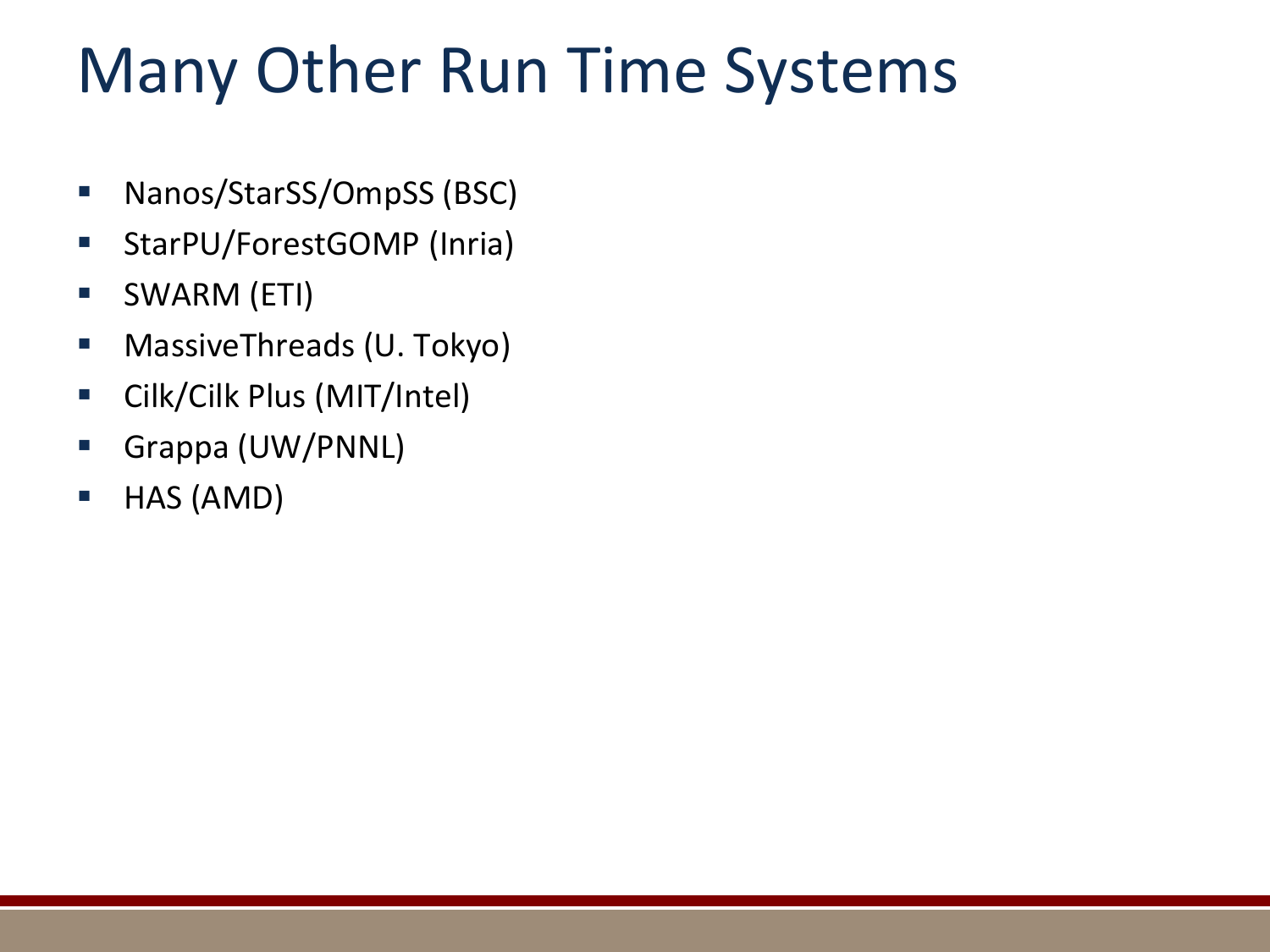# Definition of RTS (incomplete)

- Strong desire to understand responsibilities of the RTS
- **E** Characteristics
	- Non-priveleged
		- Runs in application space
	- **Ephemeral** 
		- Doesn't live beyond the application
	- Can manage hardware directly
		- As long as isolation and protection mechanisms are provided
	- **Interfaces to the node-level OS**
	- May interface to the system OS and the enclave OS
- Definition may be platform specific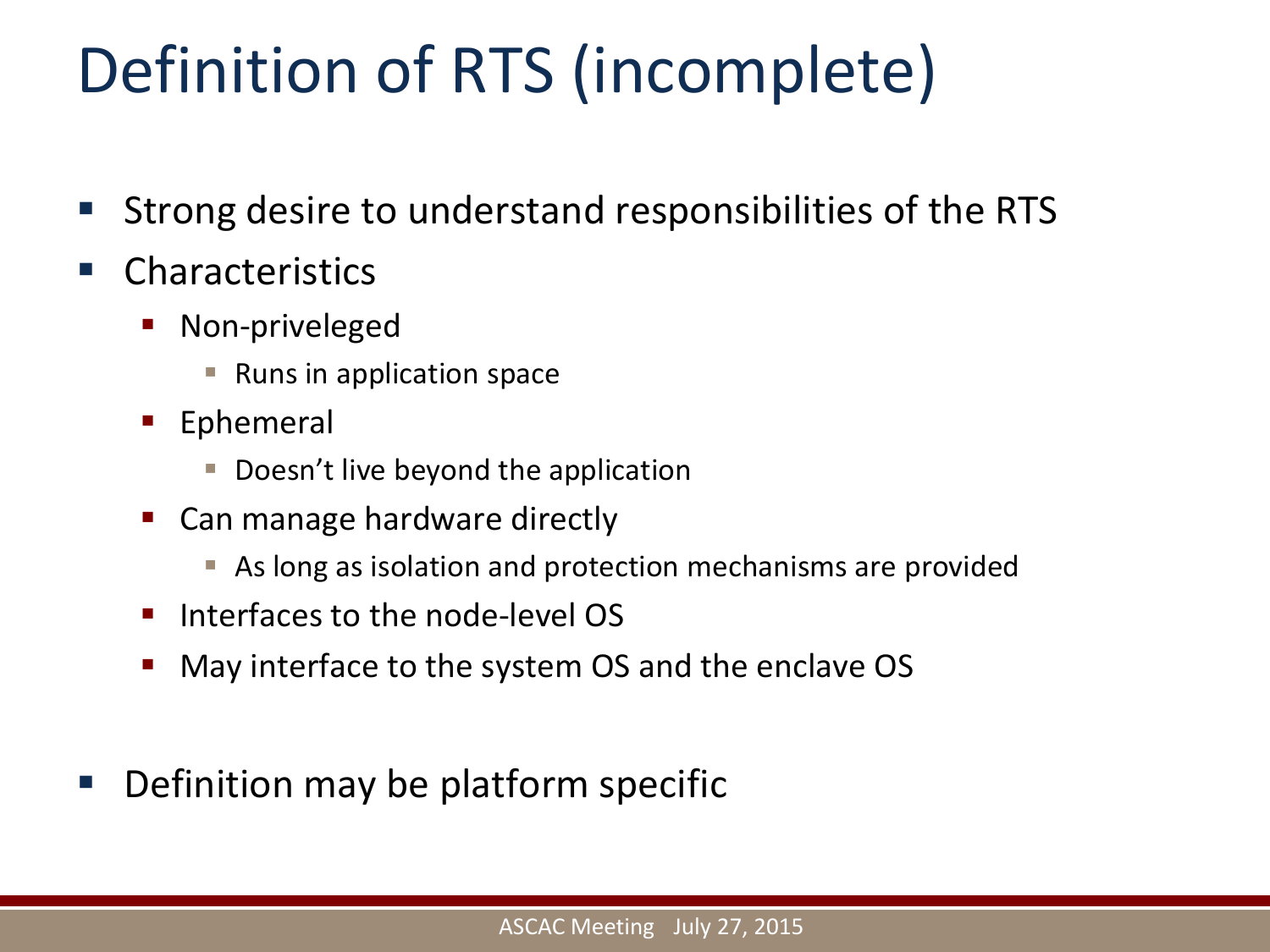#### Architecture for Exascale RTS

- **EXECUTION model** 
	- **Struggle with nomenclature**
	- **•** Depends on what runtime service being provided
	- **Runtime services should be able to be bypassed**
- Asychrony
	- **Performance variability how to do resource management?**
	- **Some programming models embrace it**
	- Everything needs to be lightweight  $-$  scheduling, synchronization, etc.
- **Relationship between RTS and OS** 
	- **EXECT:** Services used by application versus across applications
	- OS should still get out of the way but enable the RTS
- Relationship to PM
	- **What gets exposed and what gets hidden (transparency)**
	- **EXP** Connection to services like data management, security, performance monitoring
	- **Filow of information between app and RTS**
- Evaluation
	- What are the metrics?
	- RTS portability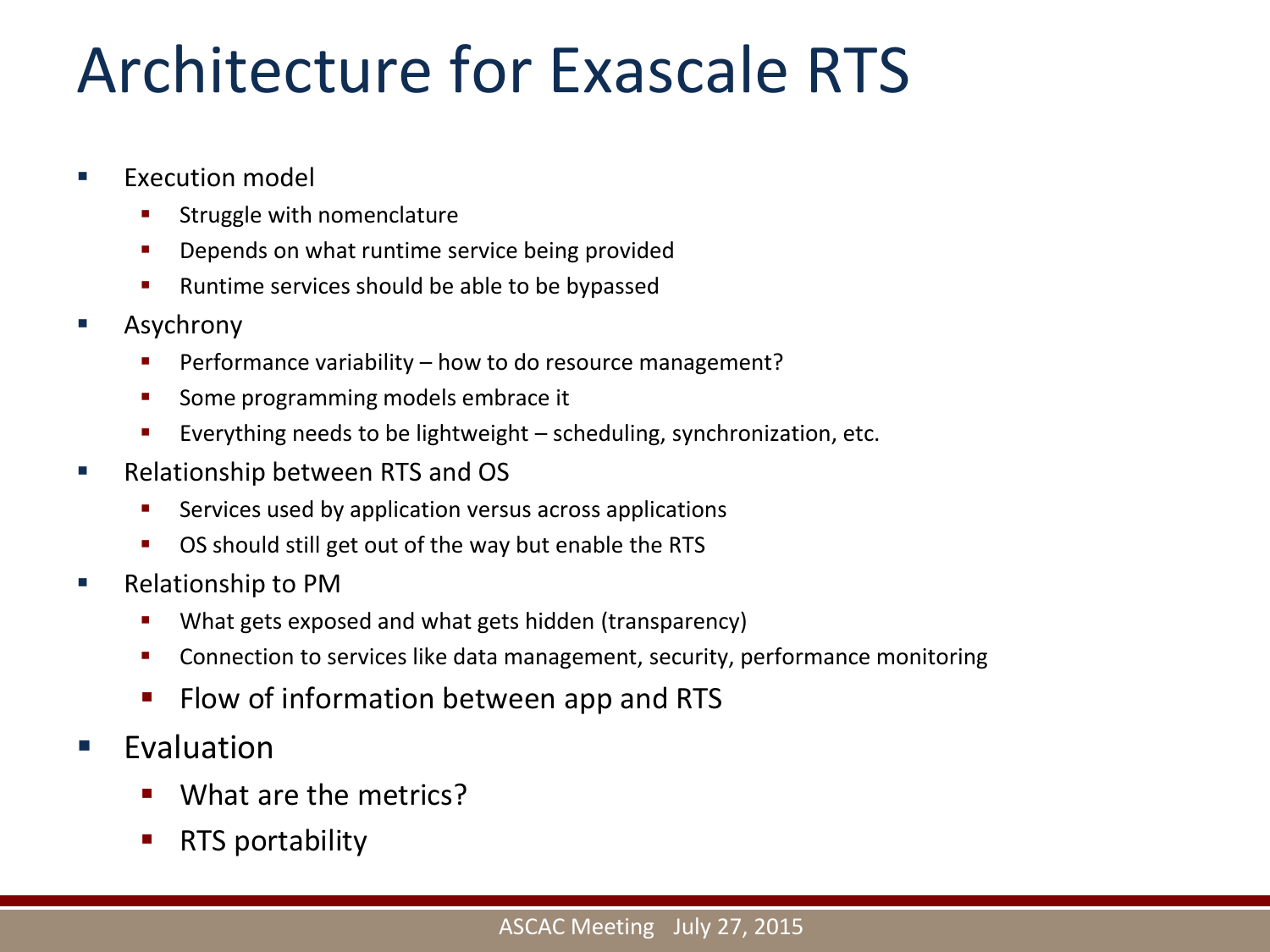### RTS Architecture (cont'd)

- Blurry lines between RTS above (PM) and below (OS)
	- Dynamic compilation, interpreted languages, etc. make this problem worse
- **Lack of clear taxonomy is hindering effective integration**
- Need requirements from the top
	- Loss of semantic information all the way down the stack
- as hints from the application programmer to drive policy QoS requirements, allocation of resources should be exposed decisions
- **Nanaging shared resources**
- Dealing with elasticity
- Resilience is a cross-cutting problem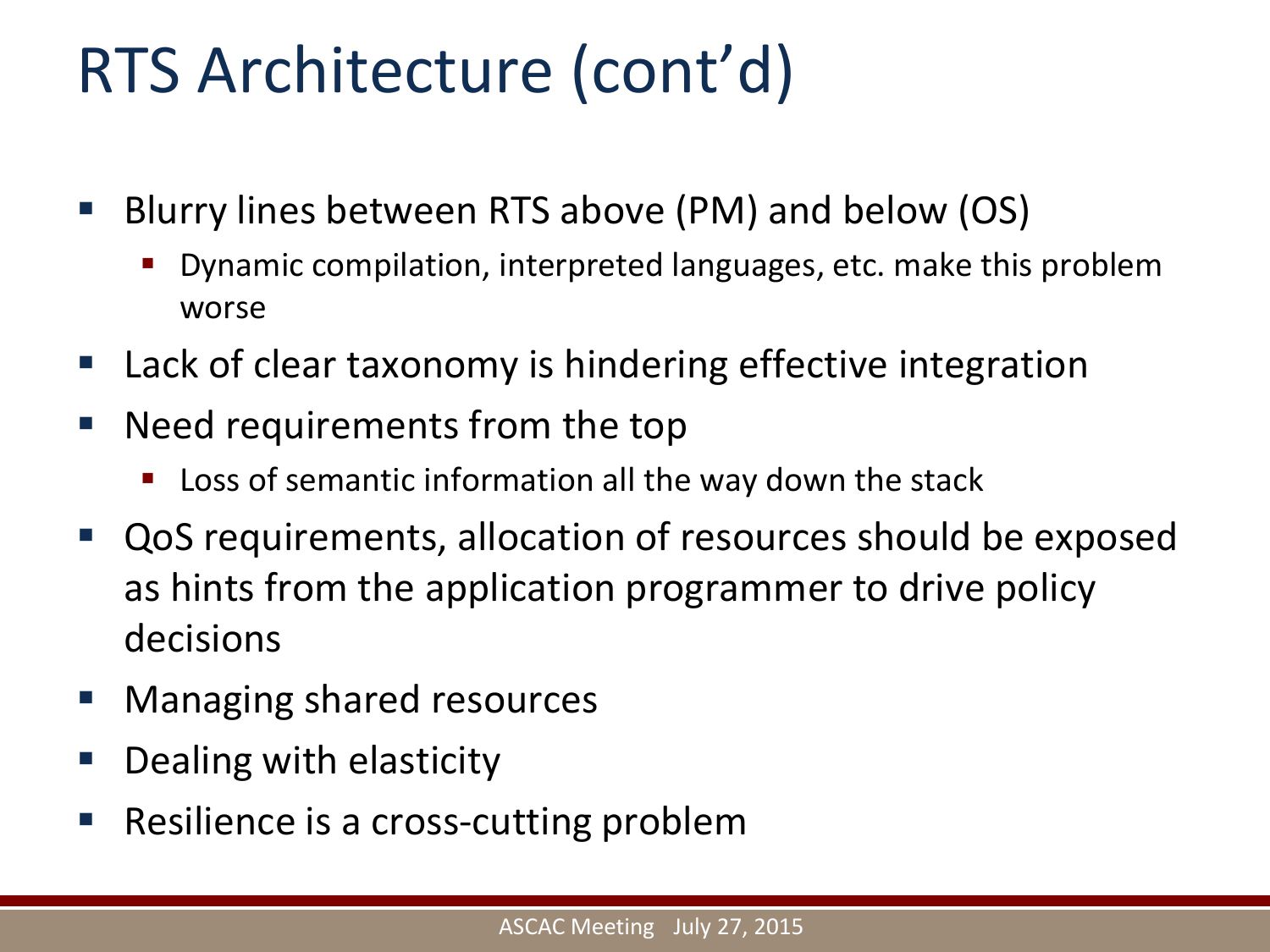# RTS Design

- Memory System
	- **Translation**
	- Need to support static, semi-static, and dynamic use of memory
	- How to differentiate between memory and storage
	- **How memory is virtualized**
- Introspection
	- Need a well-defined set of policies and abstractions for reasoning about the behavior of the system
	- Need to be able to observe all aspects of the hardware
	- **•** Different granularities of information to be observed
	- **Cost of introspection**
- **Reliability** 
	- **ULDER** Vulnerability of the RTS to faults
	- **Complexity of interactions exacerbates this problem**
- **Energy/Power Management** 
	- Responsibility of job scheduler, job-level RTS, node-level RTS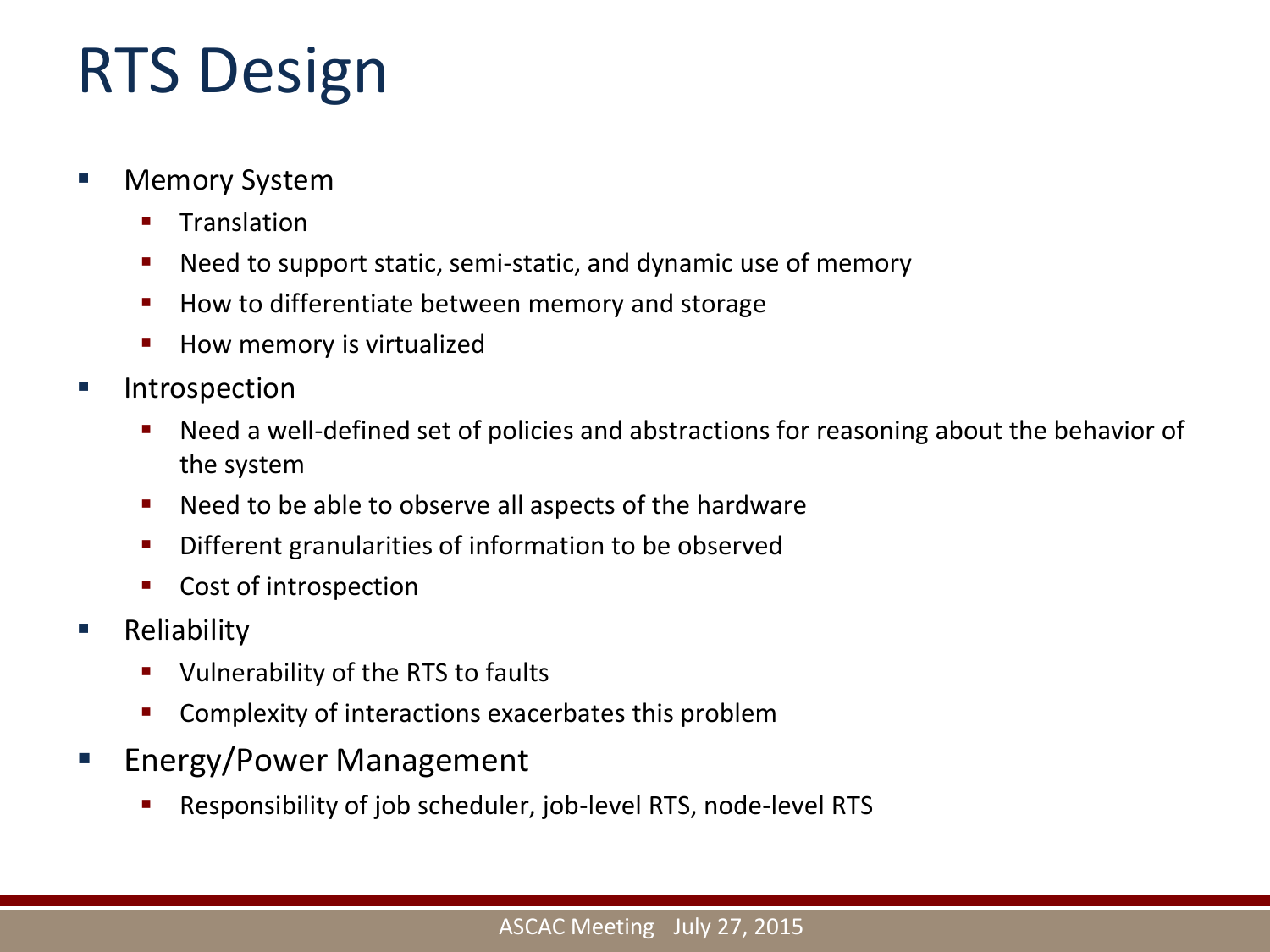# RTS Design (cont'd)

- **Scheduling and Resource Management** 
	- **Priorities**
	- Load balancing
	- **Latency hiding**
	- Systems will be malleable and elastic
	- Resolving conflicts between different policies
- **Tool Infrastructure** 
	- Toolchain needs to be co-designed with RTS
	- Attribution of performance bottlenecks
	- Interoperability of different programming systems and RTSs
	- Application developers need to understand detailed decisions by RTS
- **Evaluation** 
	- Adoption is a good metric
	- Scalability, flexibility, portability, completeness, ease of use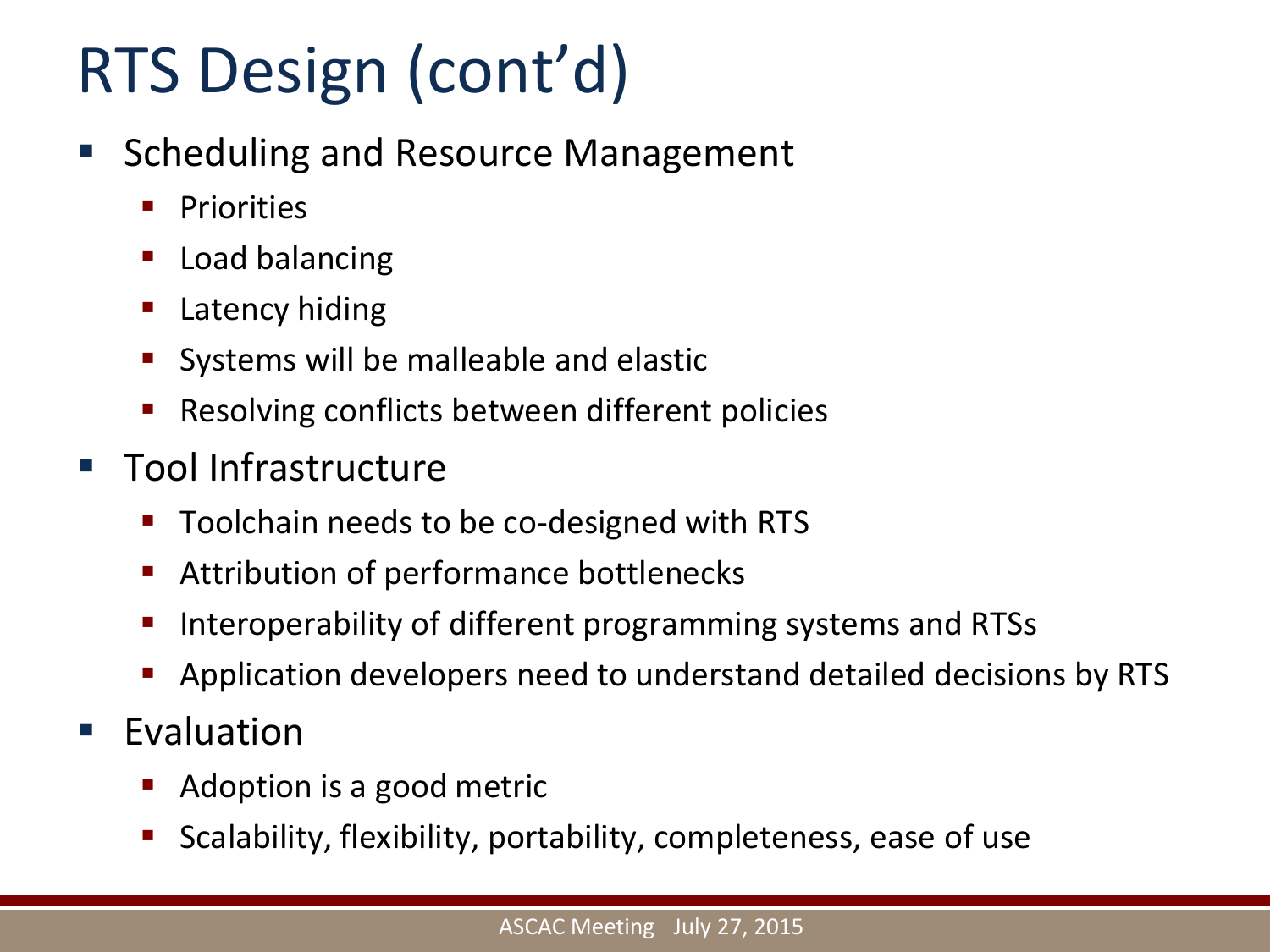#### Articulate the RTS Ecosystem

- Develop an ecosystem model for RTS components
- Determine which RTS services are stand-alone and which are embedded into larger components
	- RTS support for language-specific features
- Identify interfaces that are ready for a standardization process
- **Process for transitioning RTS software from research to** production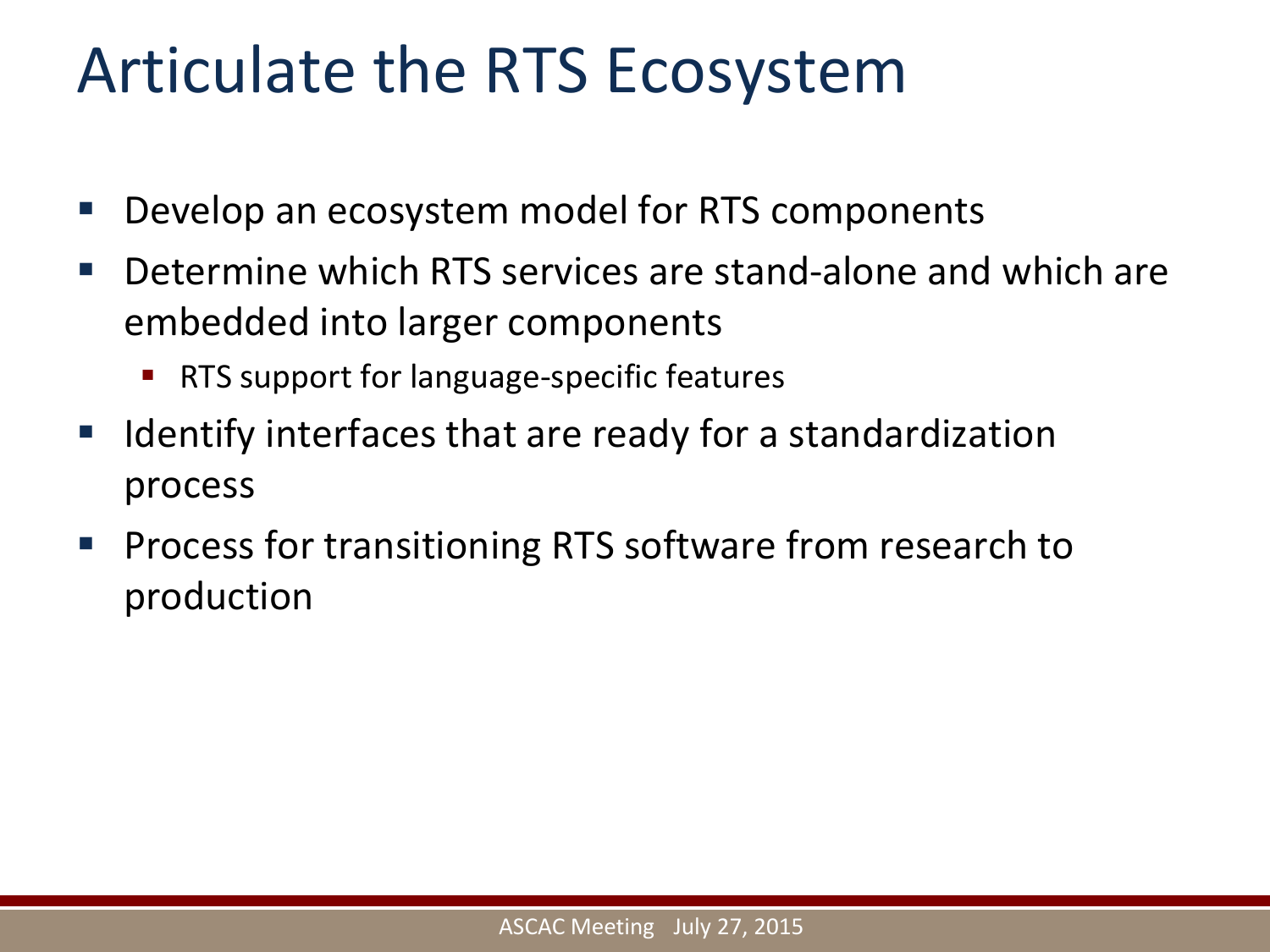#### **Metrics**

- Don't want performance metrics alone
	- Need relative metrics to evaluate research progress
	- $\blacksquare$  Time to solution
	- $\blacksquare$  Time to solution with failures
	- $\blacksquare$  Time to solution with system variability
	- Time to solution under power/energy constraints
- Runtime overhead
	- CPU overhead
	- Memory overhead
- Portability of RTS
- Many concerns about
	- Evaluating the RTS (or PM)
	- Evaluating the implementation of the RTS (or PM)
	- Evaluating the ability of the hardware to support the RTS (or PM)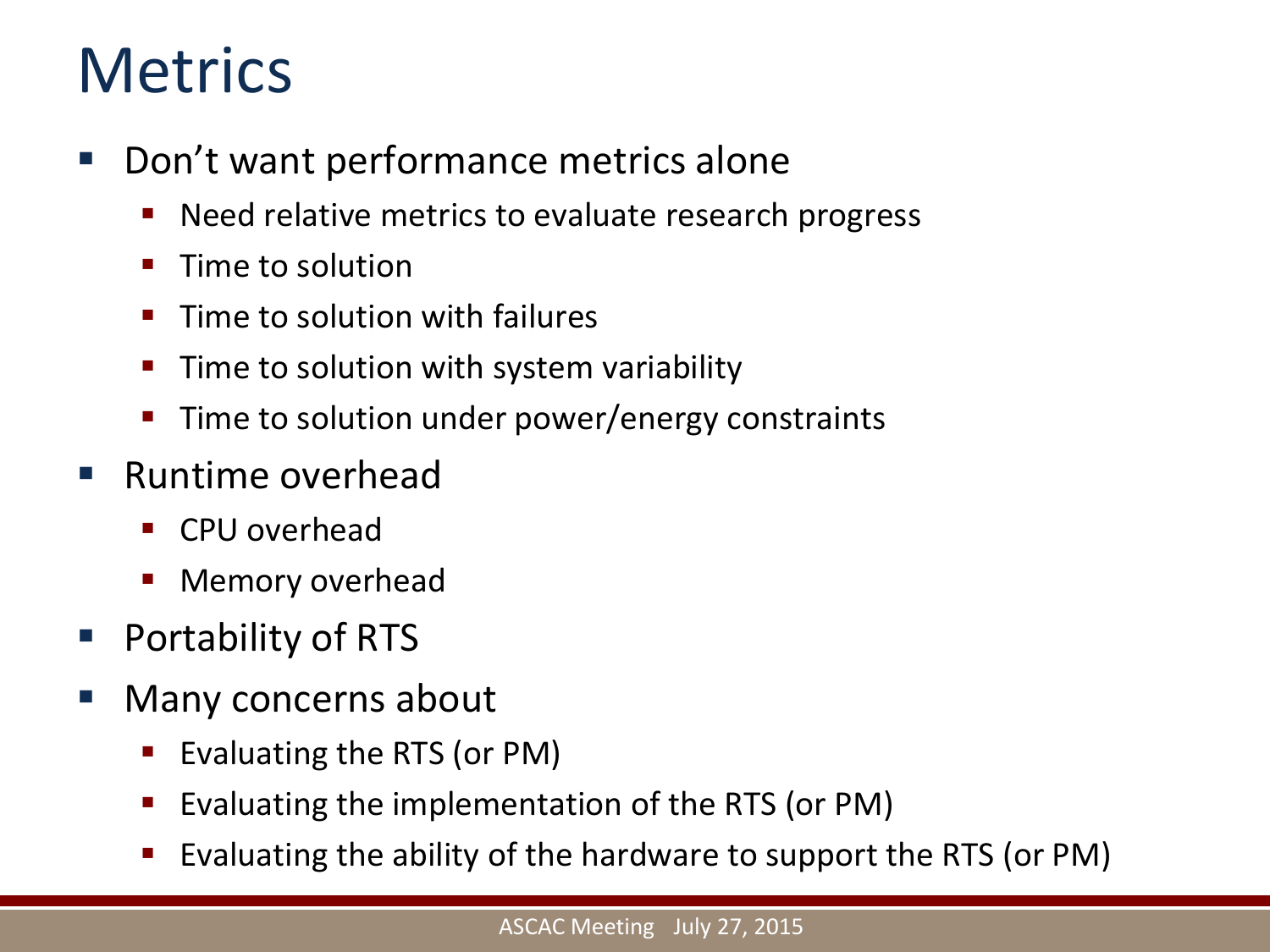#### Dynamic Control

- **What does each RTS layer or component control?**
- How do layers coordinate toward goal-oriented optimizations?
- Need to identify resources that are managed
- Need to figure out how to coordinate and optimize across layers
- **Backplane for communication between layers**
- **Define data and mechanisms for introspection**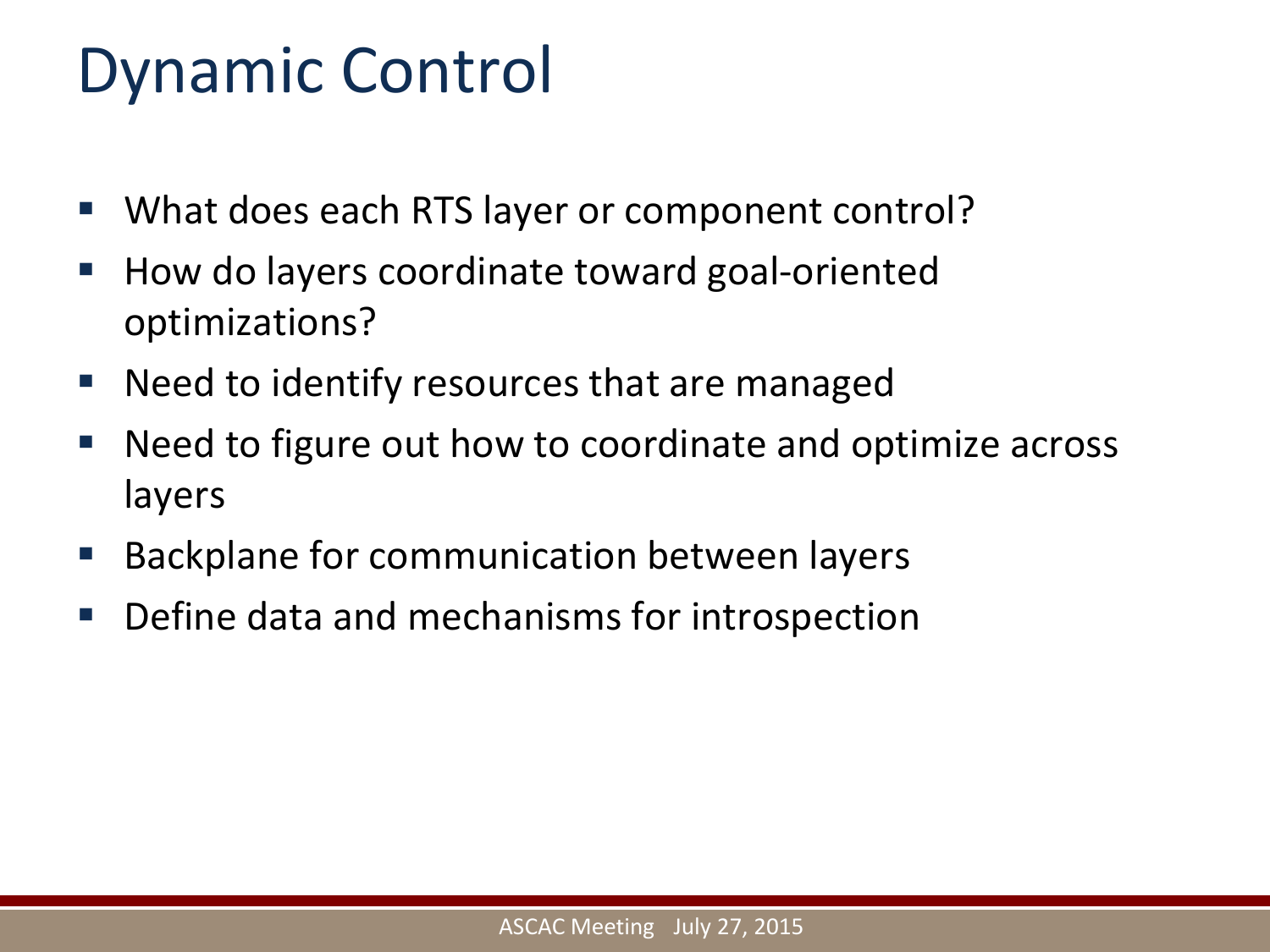#### Resilience

- **RTS needs to support resilience** 
	- **Nust interface to other software layers**
- **RTS** also needs to be resilient
- RTS-based strategies
	- **Task replication and migration**
	- **Fine-grain checkpointing**
- **EX Critical challenge for extreme-scale**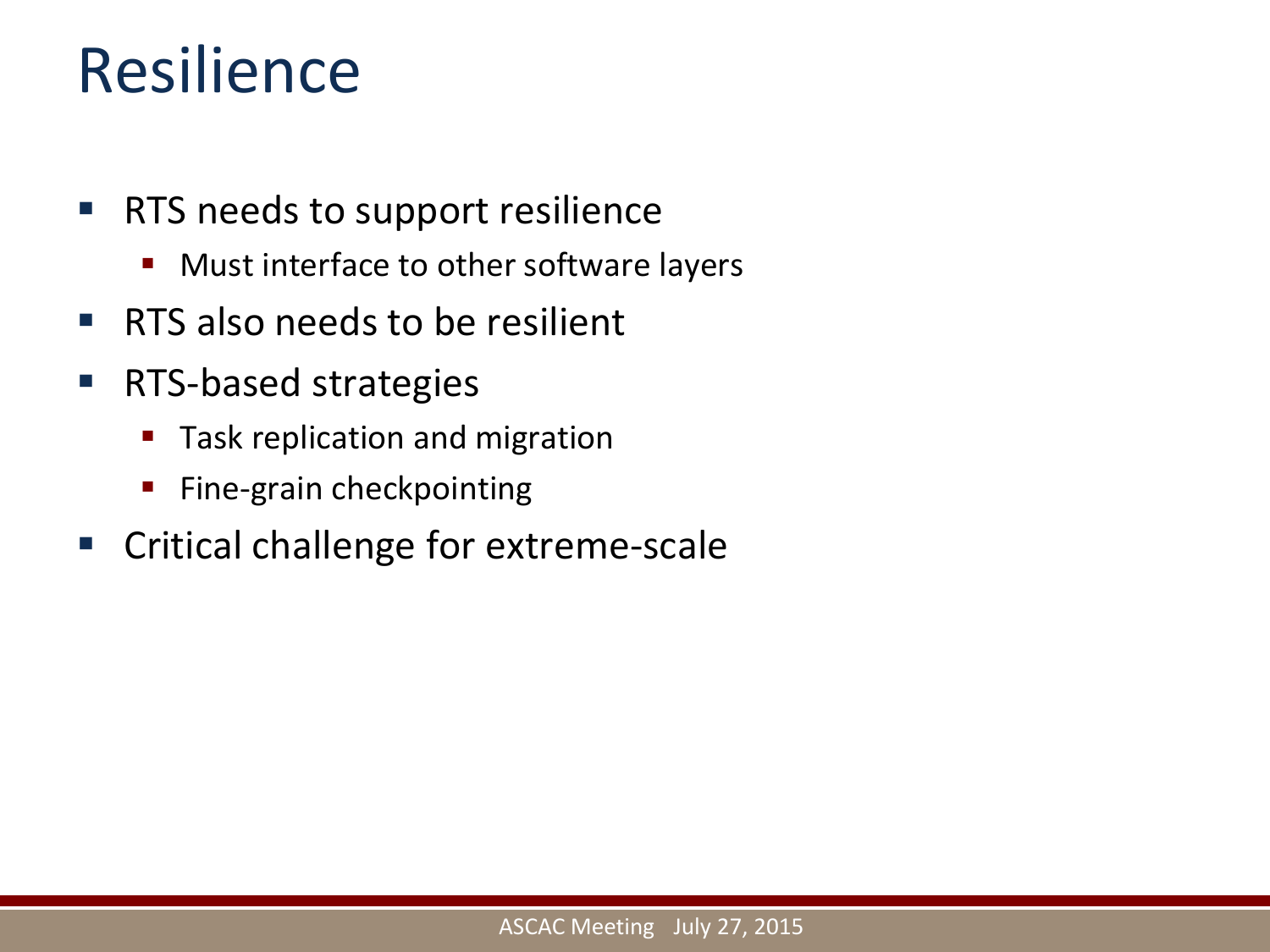#### Adoption

- New RTS layers must be done with application developers and system software developers
- DOE needs to partner with application teams
- Need to disseminate RTS R&D impact
	- Track open research questions
	- Share peer-reviewed success with broader community
- Co-design should include system software, applications, and platforms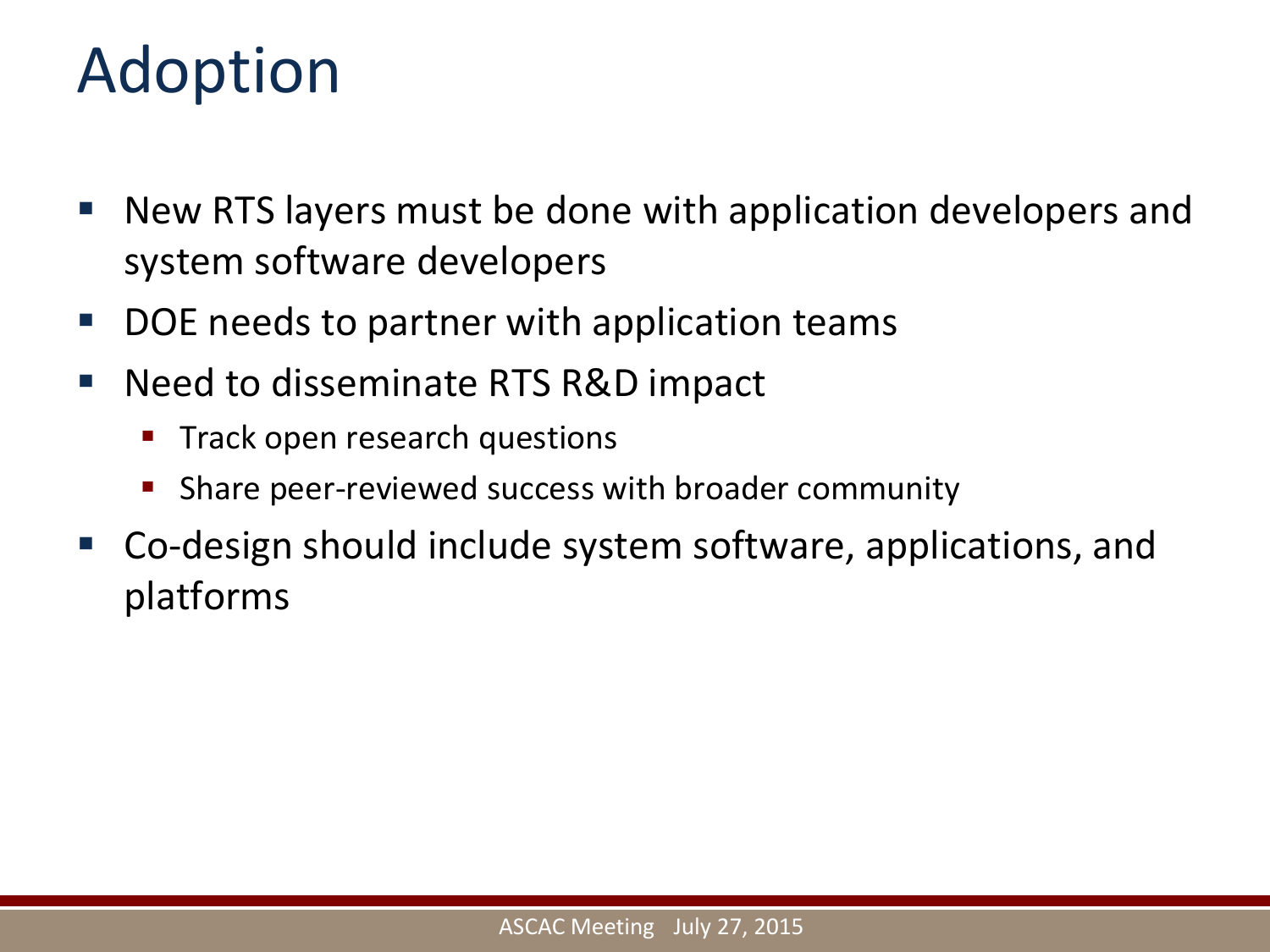#### Research Questions

- **What are the forms of schedulable tasks managed by the RTS? (threads,** processes, codelets, fibers, etc.)
- What is the assumed memory structure? What are the performance trade-offs and opportunities of dynamic allocation and redistribution?
- What are first-class objects that can be named and what is the scope of that name (locality)?
- Interfaces and flow of information involving RTS
- Control model for RTS introspection
- **Managing overhead of hiding latency while exploiting parallelism**
- **What is the role of the RTS in reliability?**
- $\blacksquare$  Role of the RTS in managing power/energy
- Role of RTS in application interoperability
- What architectural support does the RTS need?
- How can performance modeling and evaluation be leveraged?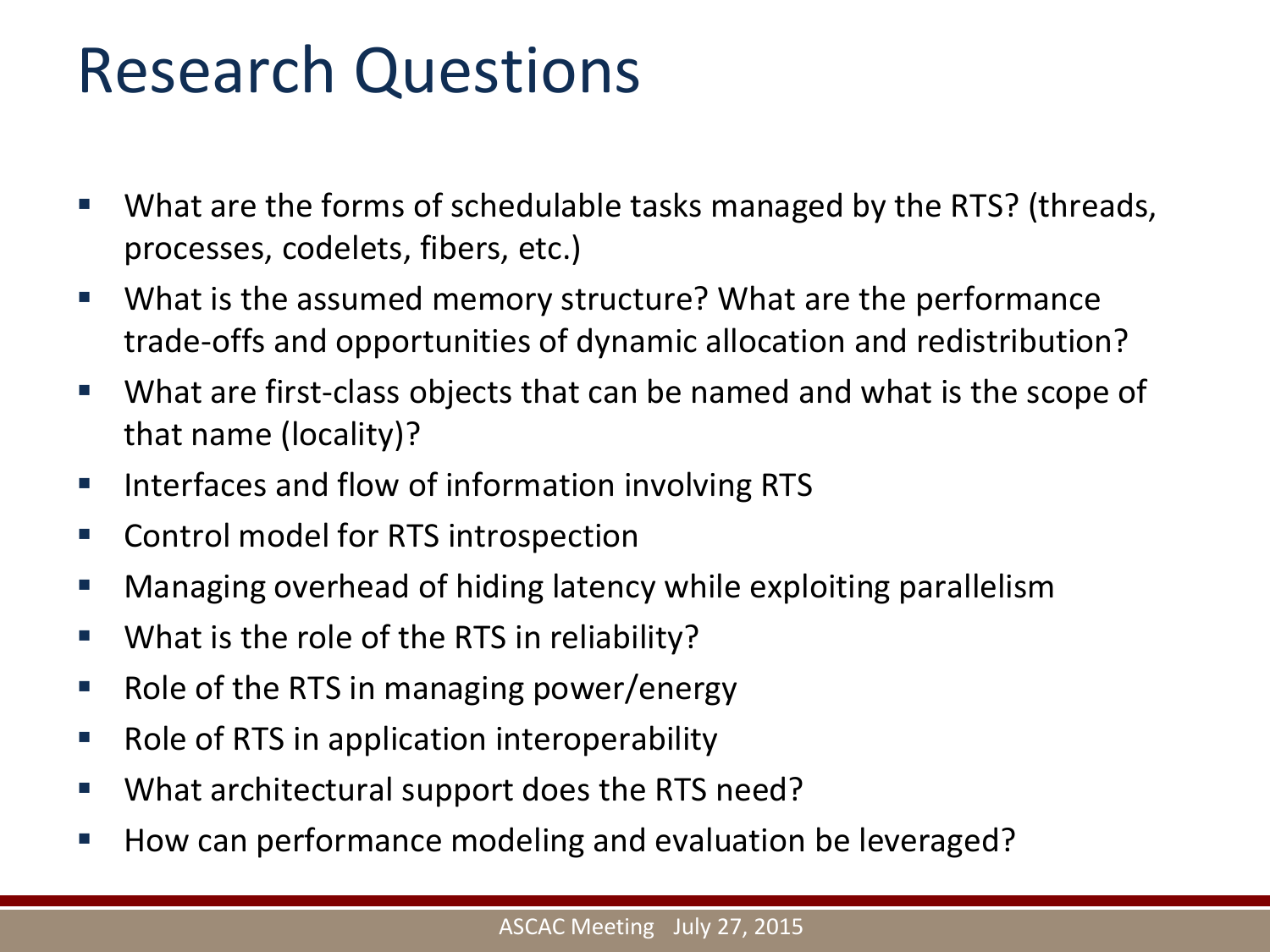## Research Questions (cont'd)

#### **RTS**

- User-level constructs that exist within a single executable
- $\blacksquare$  Part of the programming model implementation
- Can the RTS support multiple PM/Es?
- Can different RTSs use shared resources?
- $\blacksquare$  How does data move between runtimes?

#### Convergence

- No standard practice
- Need to establish a process for incorporating research results into an initial production approach
- View the RTS as a set of services and establish minimal set of services
- Need an initial detailed survey and inventory of service/interface points
- Allow for convergence on a few RTSs and establish attributes for interoperability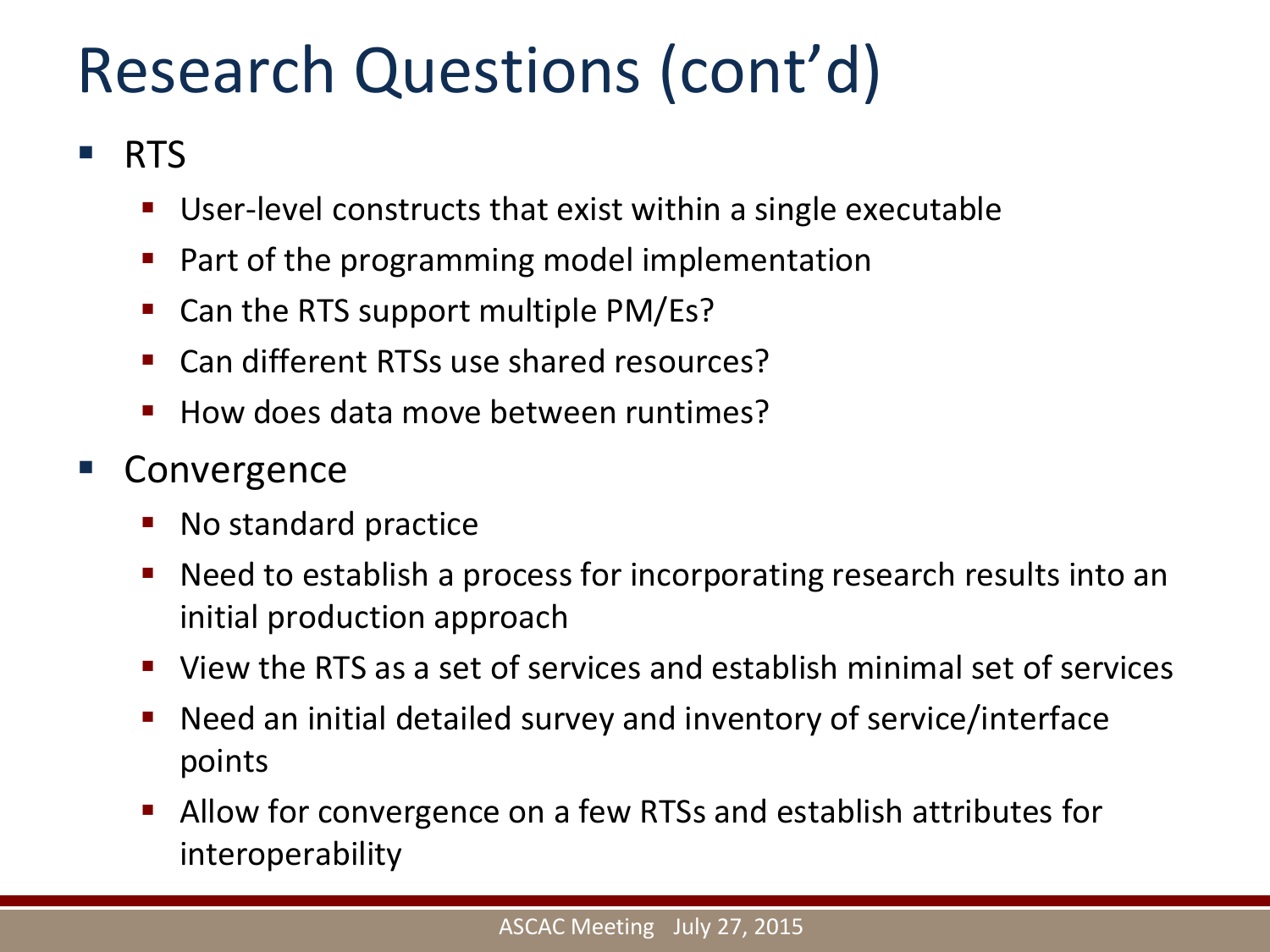### Research Questions (concl'd)

- Industry integration
	- How to incorporate research efforts to industry
- **RTS characteristics** 
	- Are dynamic RTSs needed for exascale performance?
	- How much parallelism should be exposed to the RTS?
	- How should application communicate information about locality and load balance to the RTS?
	- How should the RTS interact with other parts of the system?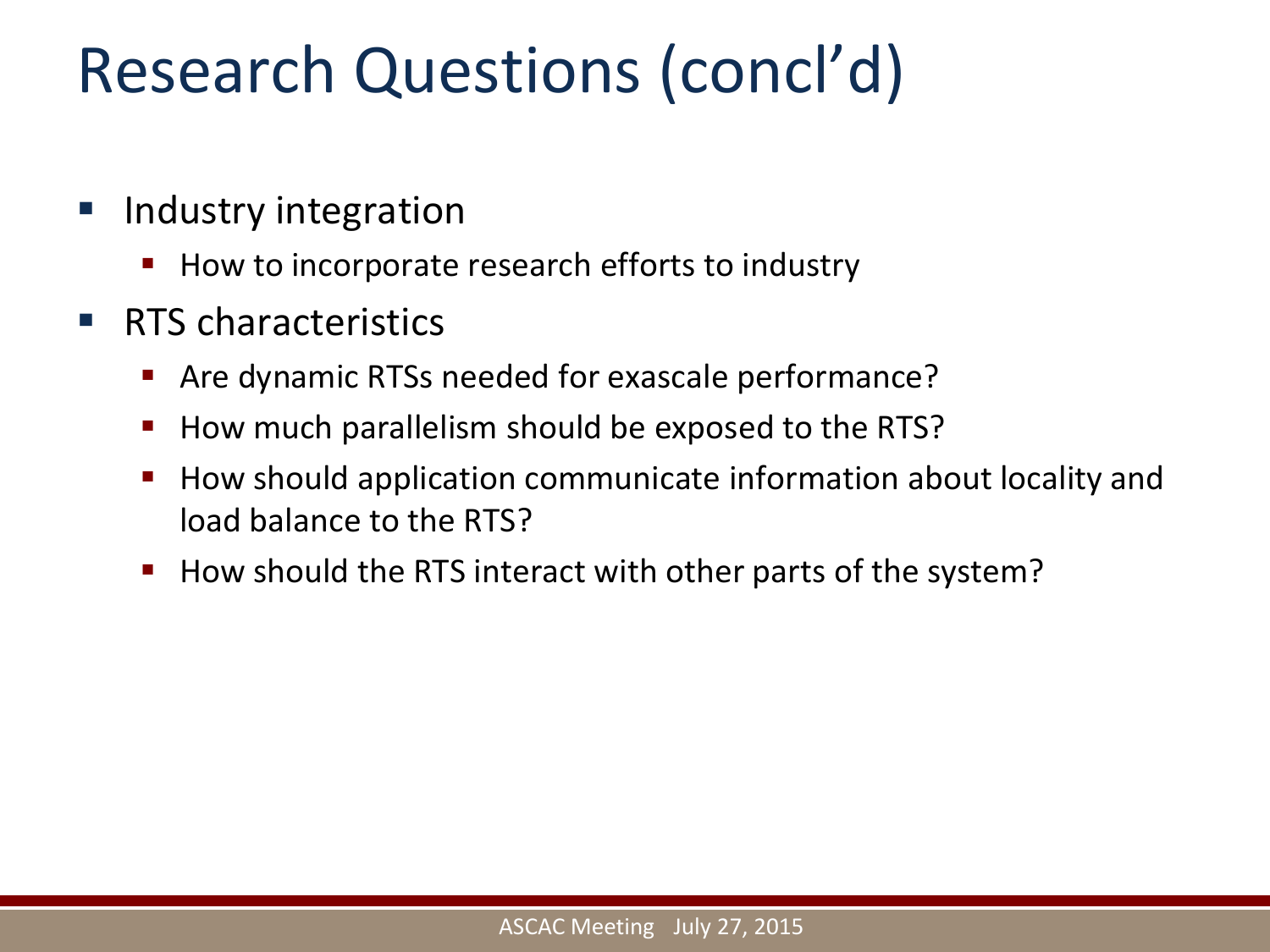## Key Takeaways

- Need to define a process to work through several issues
	- **Workshop only scratched the surface**
	- **Need crisp definitions for basic terms**
	- Need to agree on set of services to organize discussions
- **Tension between monolithic approach and interoperable components**
- **Exeryone wants control of the layers below them (including apps)**
- Need bi-directional flow of information between layers
- Better agreement on what is "OS" and "RTS"
- **Interoperability between different RTS**
- **EXTED Are dynamic RTS capable or necessary for exascale?**
- **Emerging awareness of ties between RTS and SSIO**
- **RTS** itself will need to be resilient
- Introspection is a key aspect, but what can/should be queried?
- What is the path to production use? How to engage vendors?
- Need metrics, even to help with concepts (e.g., overdecomposition, dynamic)
- Will overheads outweigh benefits at scale?
- Need to catalog research questions that are being answered